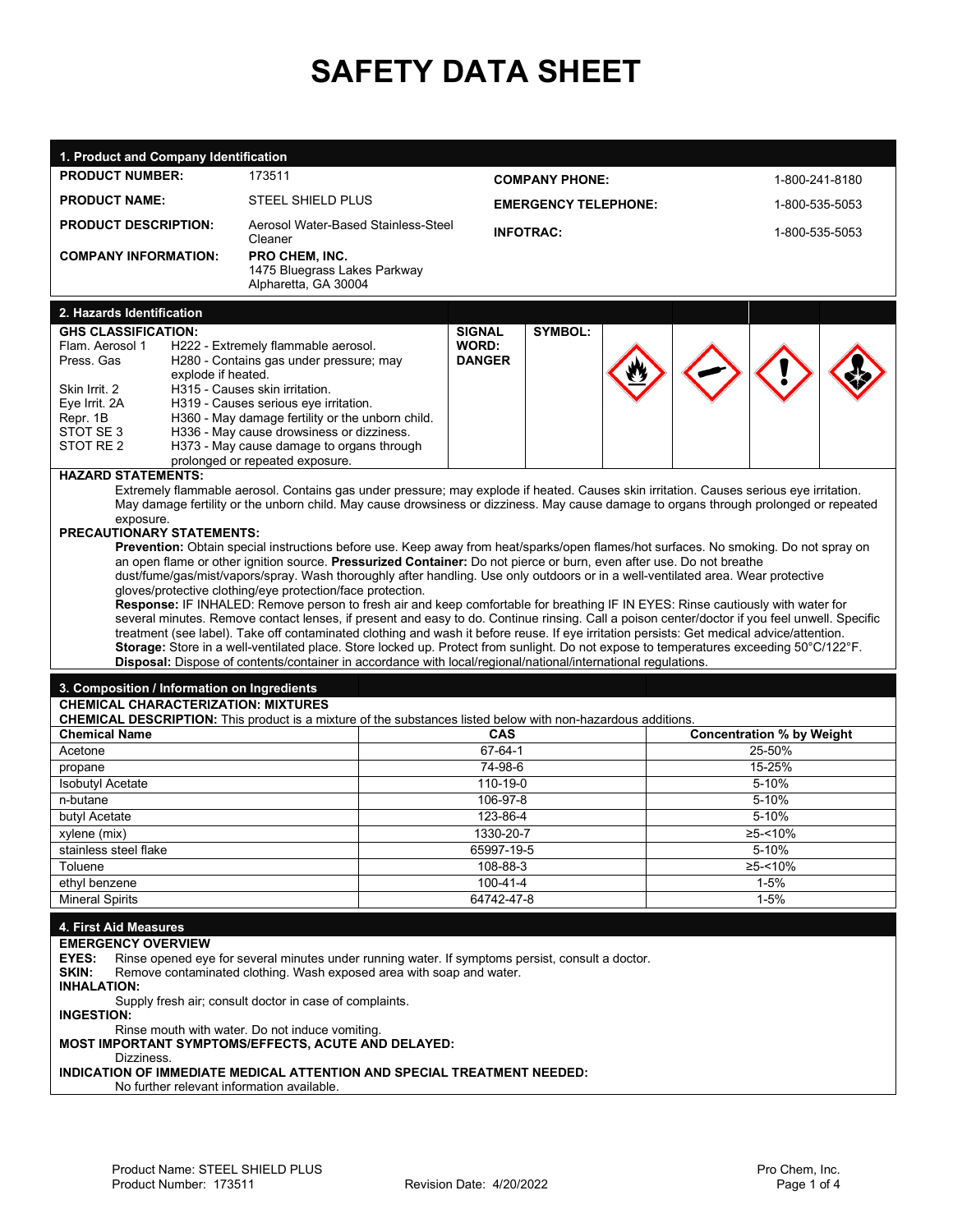| 5. Fire-Fighting Measures                                                             |                        |                                                                                                                  |
|---------------------------------------------------------------------------------------|------------------------|------------------------------------------------------------------------------------------------------------------|
| <b>EXTINGUISHING AGENTS:</b>                                                          |                        |                                                                                                                  |
|                                                                                       |                        | CO2, extinguishing powder or water spray. Fight larger fires with water spray.                                   |
| <b>SPECIAL HAZARDS:</b>                                                               |                        |                                                                                                                  |
| Can form explosive gas-air mixtures.<br><b>PROTECTIVE EQUIPMENT FOR FIREFIGHTERS:</b> |                        |                                                                                                                  |
| A respiratory protective device may be necessary.                                     |                        |                                                                                                                  |
|                                                                                       |                        |                                                                                                                  |
| 6. Accidental Release Measures                                                        |                        |                                                                                                                  |
|                                                                                       |                        | PERSONAL PRECAUTIONS, PROTECTIVE EQUIPMENT & EMERGENCY PROCEDURES:                                               |
|                                                                                       |                        | Use respiratory protective device against the effects of fumes/dust/aerosol.                                     |
| <b>METHODS AND MATERIAL FOR CONTAINMENT AND CLEANING UP:</b>                          |                        |                                                                                                                  |
|                                                                                       |                        | Dispose contaminated material as waste according to Section 13.                                                  |
| 7. Handling and Storage                                                               |                        |                                                                                                                  |
| <b>PRECAUTIONS FOR SAFE HANDLING:</b>                                                 |                        |                                                                                                                  |
| Use only in well ventilated areas.                                                    |                        |                                                                                                                  |
| <b>STORAGE REQUIREMENTS:</b>                                                          |                        |                                                                                                                  |
|                                                                                       |                        | Keep away from sources of heat and direct sunlight. Do not warehouse in subfreezing conditions. Store locked up. |
|                                                                                       |                        |                                                                                                                  |
| 8. Exposure Controls / Personal Protection<br><b>OCCUPATIONAL EXPOSURE LIMITS:</b>    |                        |                                                                                                                  |
| <b>Chemical Identity</b>                                                              | <b>Type</b>            | <b>Exposure Limit Values</b>                                                                                     |
| 67-64-1 Acetone                                                                       | PEL (USA)              | Long-term value: 2400 mg/m <sup>3</sup> , 1000 ppm                                                               |
|                                                                                       | REL (USA)              | Long-term value: 590 mg/m <sup>3</sup> , 250 ppm                                                                 |
|                                                                                       | TLV (USA)              | Short-term value: 1187 mg/m <sup>3</sup> , 500 ppm                                                               |
|                                                                                       |                        | Long-term value: 594 mg/m <sup>3</sup> , 250 ppm                                                                 |
|                                                                                       |                        | <b>BEI</b>                                                                                                       |
| 74-98-6 Propane                                                                       | PEL (USA)              | Long-term value: 1800 mg/m <sup>3</sup> , 1000 ppm                                                               |
|                                                                                       | REL (USA)              | Long-term value: 1800 mg/m <sup>3</sup> , 1000 ppm                                                               |
|                                                                                       | TLV (USA)              | refer to Appendix F in TLV's & BEI's book; D, EX                                                                 |
| 110-19-0 Isobutyl Acetate                                                             | PEL (USA)              | Long-term value: 700 mg/m <sup>3</sup> , 150 ppm                                                                 |
|                                                                                       | REL (USA)              | Long-term value: 700 mg/m <sup>3</sup> , 150 ppm                                                                 |
|                                                                                       | TLV (USA)              | Short-term value: 712 mg/m <sup>3</sup> , 150 ppm                                                                |
|                                                                                       |                        | Long-term value: 238 mg/m <sup>3</sup> , 50 ppm                                                                  |
| 106-97-8 n-butane                                                                     | REL (USA)              | Long-term value: 1900 mg/m <sup>3</sup> , 800 ppm                                                                |
|                                                                                       | TLV (USA)              | Short-term value: 2370 mg/m <sup>3</sup> , 1000 ppm<br>(EX)                                                      |
| 123-86-4 butyl acetate                                                                | PEL (USA)              | Long-term value: 710 mg/m <sup>3</sup> , 150 ppm                                                                 |
|                                                                                       | REL (USA)              | Short-term value: 950 mg/m <sup>3</sup> , 200 ppm                                                                |
|                                                                                       |                        | Long-term value: 710 mg/m <sup>3</sup> , 150 ppm                                                                 |
|                                                                                       | TLV (USA)              | Short-term value: 712 mg/m <sup>3</sup> , 150 ppm                                                                |
|                                                                                       |                        | Long-term value: 238 mg/m <sup>3</sup> , 50 ppm                                                                  |
| 1330-20-7 Xylene (mix)                                                                | PEL (USA)              | Long-term value: 435 mg/m <sup>3</sup> , 100 ppm                                                                 |
|                                                                                       | REL (USA)              | Short-term value: 655 mg/m <sup>3</sup> , 150 ppm                                                                |
|                                                                                       |                        | Long-term value: 435 mg/m <sup>3</sup> , 100 ppm                                                                 |
|                                                                                       | TLV (USA)              | Short-term value: 651 mg/m <sup>3</sup> , 150 ppm                                                                |
|                                                                                       |                        | Long-term value: 434 mg/m <sup>3</sup> , 100 ppm                                                                 |
|                                                                                       |                        | <b>BEI</b>                                                                                                       |
| 108-88-3 Toluene                                                                      |                        | Long-term value: 200 ppm                                                                                         |
|                                                                                       |                        | Ceiling limit value: 300; 500* ppm                                                                               |
|                                                                                       |                        | *10-min peak per 8-hr shift                                                                                      |
|                                                                                       |                        | Short-term value: 560 mg/m <sup>3</sup> , 150 ppm<br>Long-term value: 375 mg/m <sup>3</sup> , 100 ppm            |
|                                                                                       |                        | Long-term value: 20 ppm                                                                                          |
|                                                                                       |                        | <b>BEI, NIC-OTO</b>                                                                                              |
| 100-41-4 Ethyl benzene                                                                | EL (USA)               | Long-term value: 20 ppm                                                                                          |
|                                                                                       |                        | IARC <sub>2B</sub>                                                                                               |
|                                                                                       | $\overline{PEL}$ (USA) | Long-term value: 435 mg/m <sup>3</sup> , 100 ppm                                                                 |
|                                                                                       | REL (USA)              | Short-term value: 545 mg/m <sup>3</sup> , 125 ppm                                                                |
|                                                                                       |                        | Long-term value: 435 mg/m <sup>3</sup> , 100 ppm                                                                 |
|                                                                                       | TLV (USA)              | Long-term value: 87 mg/m <sup>3</sup> , 20 ppm                                                                   |
|                                                                                       |                        | <b>BEI</b>                                                                                                       |
|                                                                                       |                        |                                                                                                                  |

## **BIOLOGICAL LIMIT VALUES:**

| <b>Chemical Identity</b> | туре      | <b>Exposure Limit Values</b>     |
|--------------------------|-----------|----------------------------------|
| 67-64-1 Acetone          | BEI (USA) | 50 ma/L                          |
|                          |           | Medium: urine                    |
|                          |           | Time: end of shift               |
|                          |           | Parameter: Acetone (nonspecific) |
| 1330-20-7 Xylene (mix)   | BEI (USA) | 1.5 g/g creatinine               |
|                          |           | Medium: urine                    |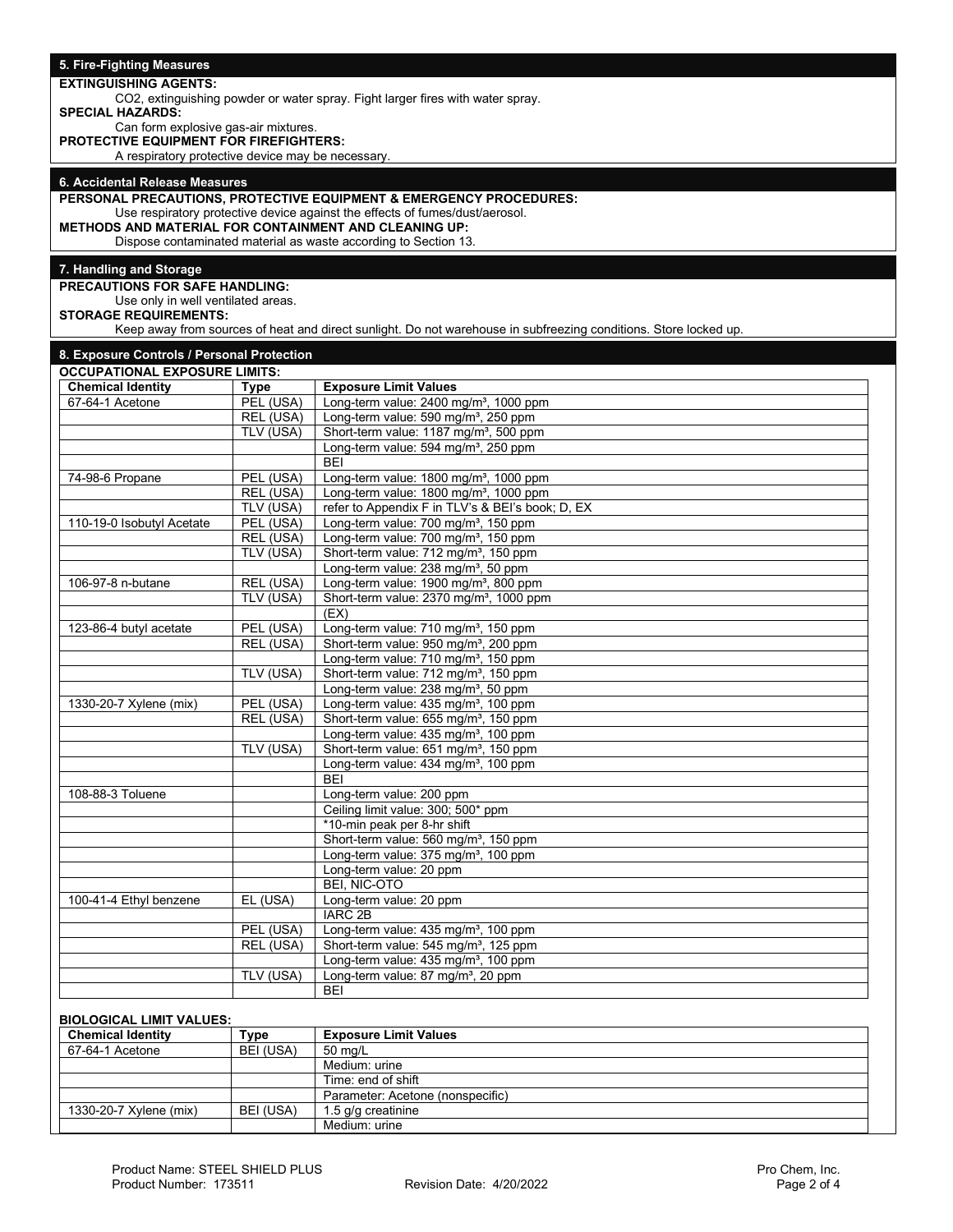|                                       |           | Time: end of shift                                                                         |
|---------------------------------------|-----------|--------------------------------------------------------------------------------------------|
|                                       |           | Parameter: Methyl hippuric acids                                                           |
| 100-41-4 Ethyl benzene                | BEI (USA) | 0.7 g/g creatinine                                                                         |
|                                       |           | Medium: urine                                                                              |
|                                       |           | Time: end of shift at end of workweek                                                      |
|                                       |           | Parameter: Sum of mandelic acid and phenyl glyoxylic acid (nonspecific, semi-quantitative) |
|                                       |           |                                                                                            |
|                                       |           | Medium: end-exhaled air                                                                    |
|                                       |           | Time: not critical                                                                         |
|                                       |           | Parameter: Ethyl benzene (semi-quantitative)                                               |
| <b>PERSONAL PROTECTIVE EQUIPMENT:</b> |           |                                                                                            |
|                                       |           |                                                                                            |



**Eye Protection:** Tightly sealed goggles

**Hand Protection:** Nitrile gloves. The glove material must be impermeable and resistant to the substance. **Respiratory Protection:** A respirator is generally not necessary when using this product outdoors or in large open areas. In cases where

short and/or long-term overexposure exists, a charcoal filter respirator should be worn. If you suspect overexposure conditions exist, please consult an authority on chemical hygiene.

**General Hygiene Considerations:** Immediately remove all soiled and contaminated clothing. Wash hands after use. Store protective clothing separately. Avoid contact with the eyes and skin. Do not eat or drink while working.

| 9. Physical & Chemical Properties |                                      |                                   |                                                         |
|-----------------------------------|--------------------------------------|-----------------------------------|---------------------------------------------------------|
| Appearance:                       | Aerosol.                             | Flammability(solid/gas):          | Extremely flammable.                                    |
| Odor:                             | Aromatic                             | Auto igniting:                    | Product is not self-igniting.                           |
| <b>Odor Threshold:</b>            | Not determined.                      | Danger of explosion:              | In use, may form flammable/explosive vapor-air mixture. |
| pH-value:                         | Not determined.                      | Explosive Limit-Lower (%):        | 1.7% Vol%                                               |
| <b>Melting Point/Range:</b>       | Undetermined.                        | <b>Explosive Limit-Upper (%):</b> | 10.9 Vol%                                               |
| <b>Boiling Point/Range:</b>       | $-44^{\circ}$ C (-47.2 $^{\circ}$ F) | <b>Vapor Density:</b>             | Not determined.                                         |
| Viscosity:                        | Not determined.                      | <b>Vapor Pressure:</b>            | Not determined.                                         |
| <b>Flash Point:</b>               | $-19^{\circ}$ C (-2.2 $^{\circ}$ F)  | <b>Relative Density:</b>          | Between 0.77 & 0.85 (Water equals 1.00)                 |
| <b>Evaporation Rate:</b>          | Not applicable.                      | Solubility (water):               | Not determined.                                         |
| <b>Decomposition temperate:</b>   | Not determined.                      | Partition Coeff(n-octanol/water): | Not determined.                                         |
|                                   |                                      | Water:                            | $0.0\%$                                                 |

#### **10. Stability & Reactivity Information REACTIVITY:** Stable at normal temperatures. **CHEMICAL STABILITY:**  Not fully evaluated. **POSSIBILITY OF HAZARDOUS REACTIONS:** No dangerous reactions known. **CONDITIONS TO AVOID:**  Do not allow to exceed 120°F. Do not warehouse in subfreezing temperatures. **INCOMPATIBLE MATERIALS:** No further relevant information available. **HAZARDOUS DECOMPOSITION PRODUCTS:** No dangerous decomposition products known. **11. Toxicological Information INFORMATION ON TOXICOLOGICAL EFFECTS:** No data available. **Skin Effects:** No irritant effect. **Eye Effects:** Irritating effect. **Sensitization:** No sensitizing effects known. **LD/LC50 values that are relevant for classification: Chemical Identity Type Value Source**  110-19-0 Isobutyl Acetate Oral LD50 4,763 mg/kg (rbt) 123-86-4 Butyl acetate Oral LD50<br>
Inhalative LC50/4 h  $>21$  mg/l (rat) 1330-20-7 Xylene (mix) <br> **Dermal** LD50 8,700 mg/kg (rat)<br>
LD50 2,000 mg/kg (rbt) LD50 2,000 mg/kg (rbt)<br>LC50/4 h 6,350 mg/l (rat) Inhalative  $LC50/4 h$  6,350 mg/l (rat) 100-41-4 Ethyl benzene Oral LD50 3,500 mg/kg (rat) Dermal LD50 17,800 mg/kg (rbt)

# **12. Ecological Information**

**AQUATIC TOXICITY:**

Hazardous for water, do not empty into drains.

**PERSISTENCE AND DEGRADABILITY:** 

The product is degradable after prolonged exposure to natural weathering processes.